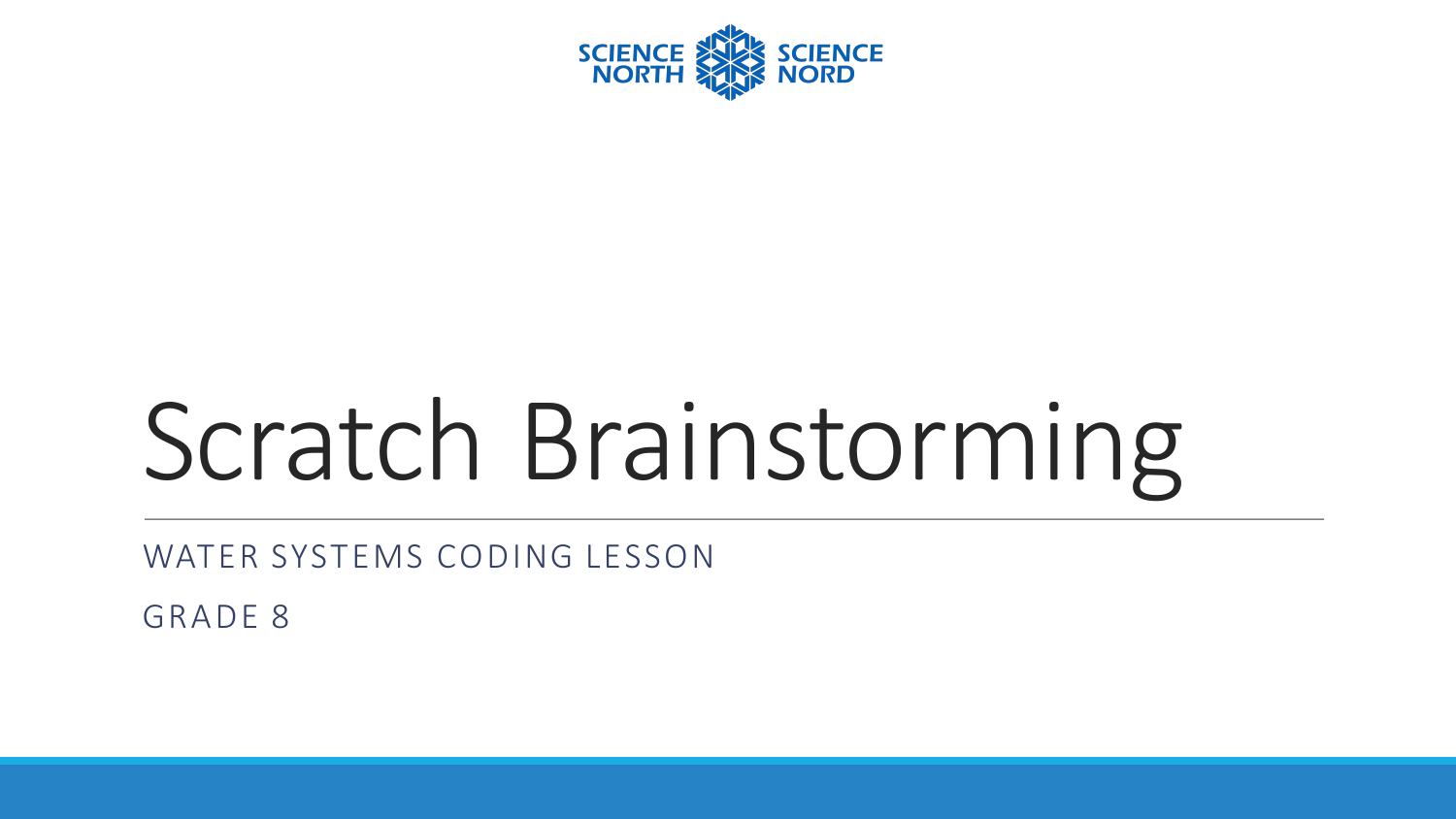

#### Meet Scratch

Scratch is a coding platform for all ages and subjects. Students can use Scratch to learn 21<sup>st</sup> century skills while coding their own interactive stories, animations, and games.

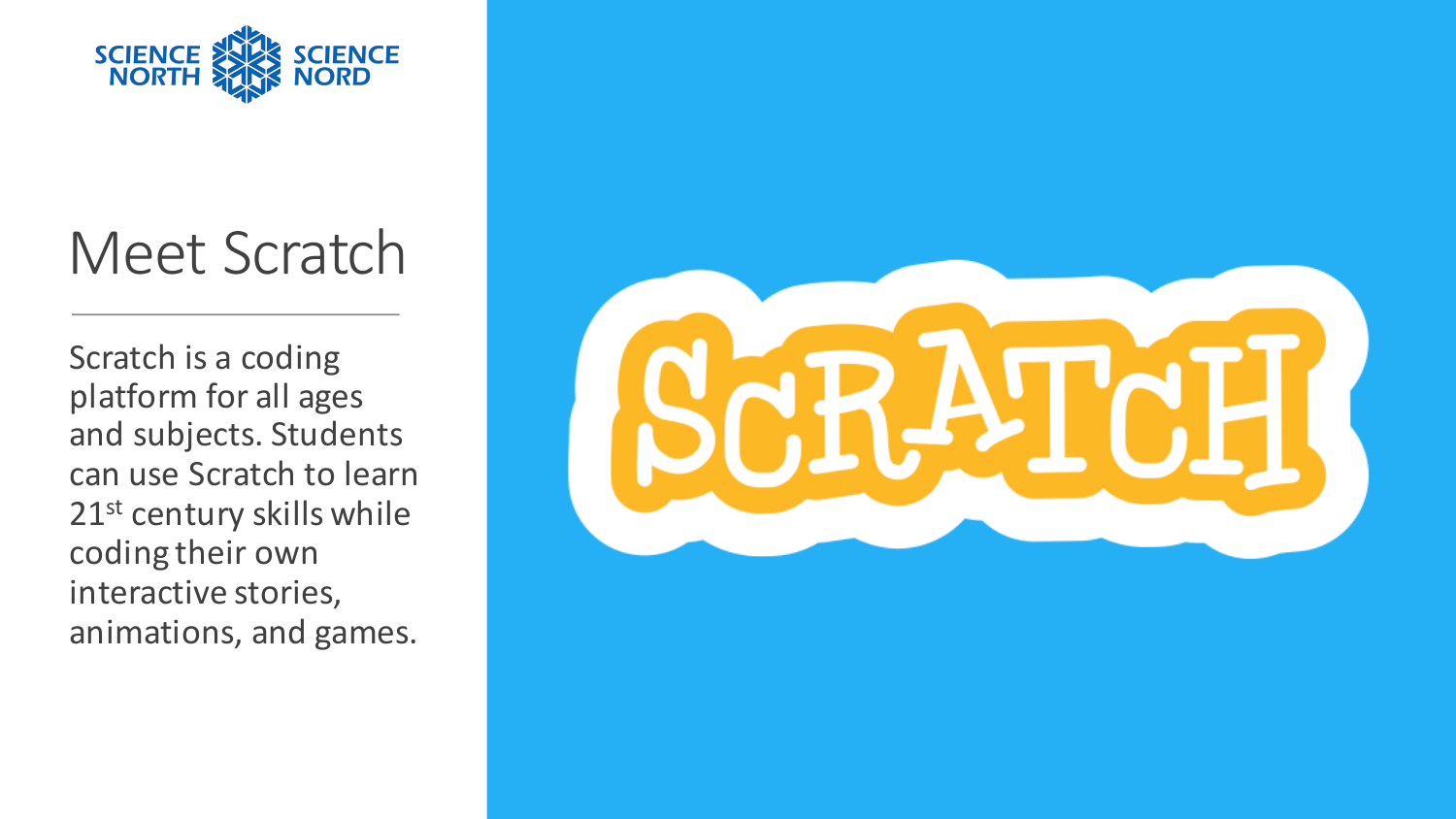



## Climate Change Coding Lesson

View and engage with the Scratch program, *Water Systems Water*  **Table Terminology Example,** *https://scratch.mit.edu/projects/2 79187507/*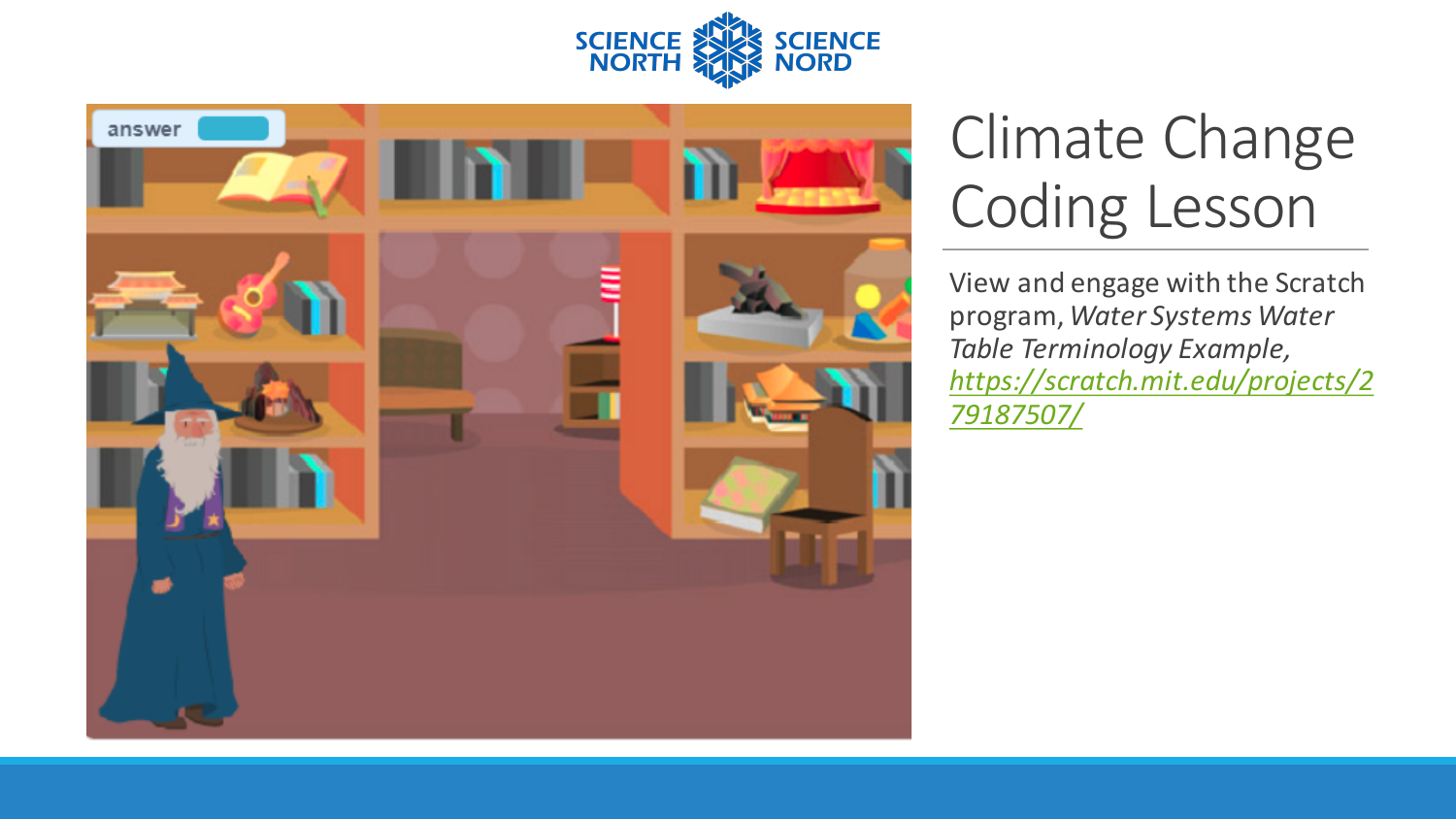

#### answer water table Water Table

The level below the earth's surface at which the ground becomes saturated with water.

> The water table is set where hydrostatic pressure equals atmospheric pressure

# Scratch Brainstorming

Using the Scratch Brainstorming section of the Water Systems *Terminology with Coding* handout, collaborate to solve the pattern that will efficiently include the remaining terminology as digital cue cards: Water Table, Aquifer, Polar Ice-Cap, and Salinity.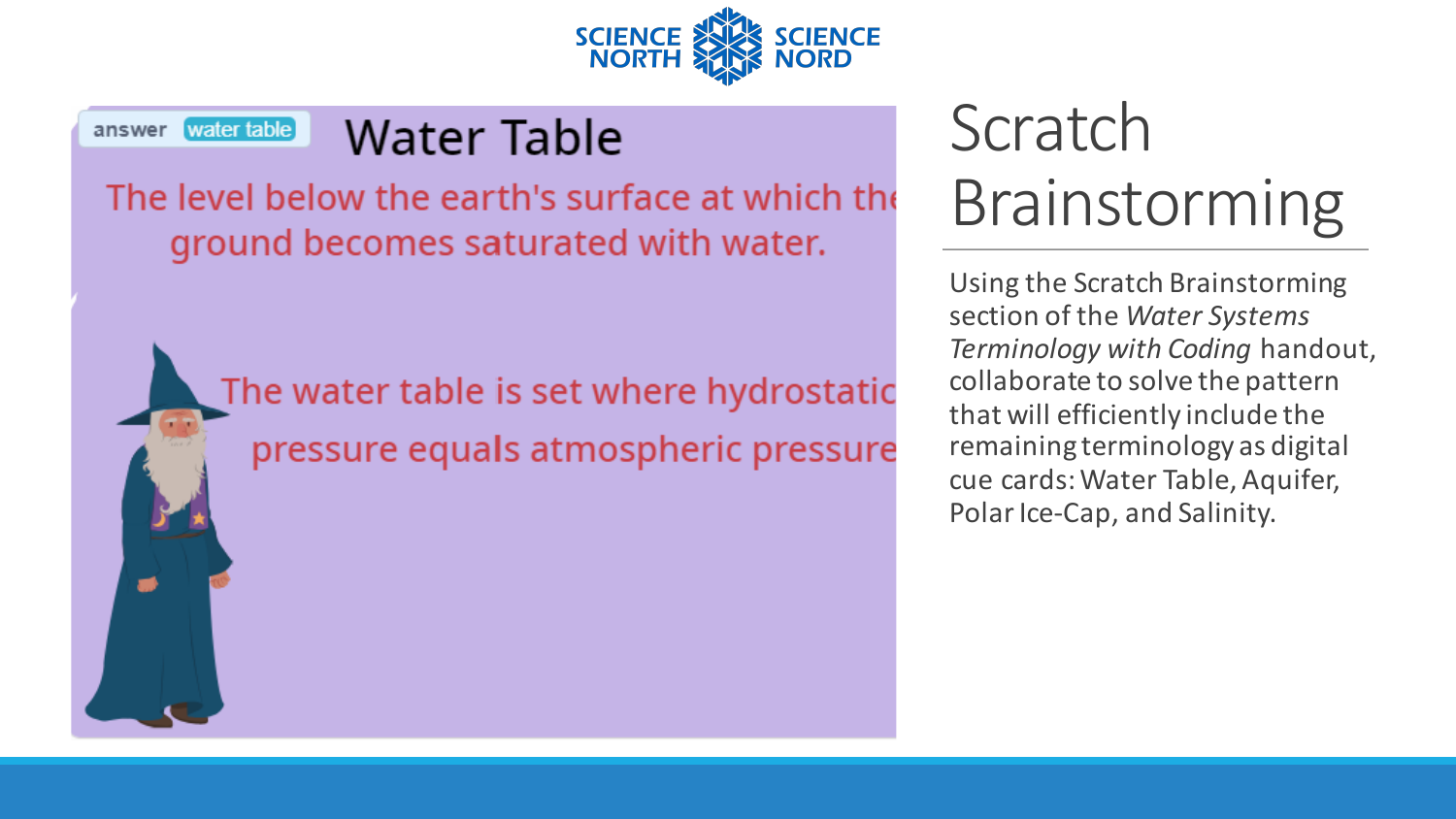

# Remix Climate Change Scratch Program

Students will use computational thinking skills to remix the *Water* Systems Water Table Terminology Example, with the purpose of coding the remaining terminology into the program efficiently as digital cue cards.

https://scratch.mit.edu/projects/279187507/

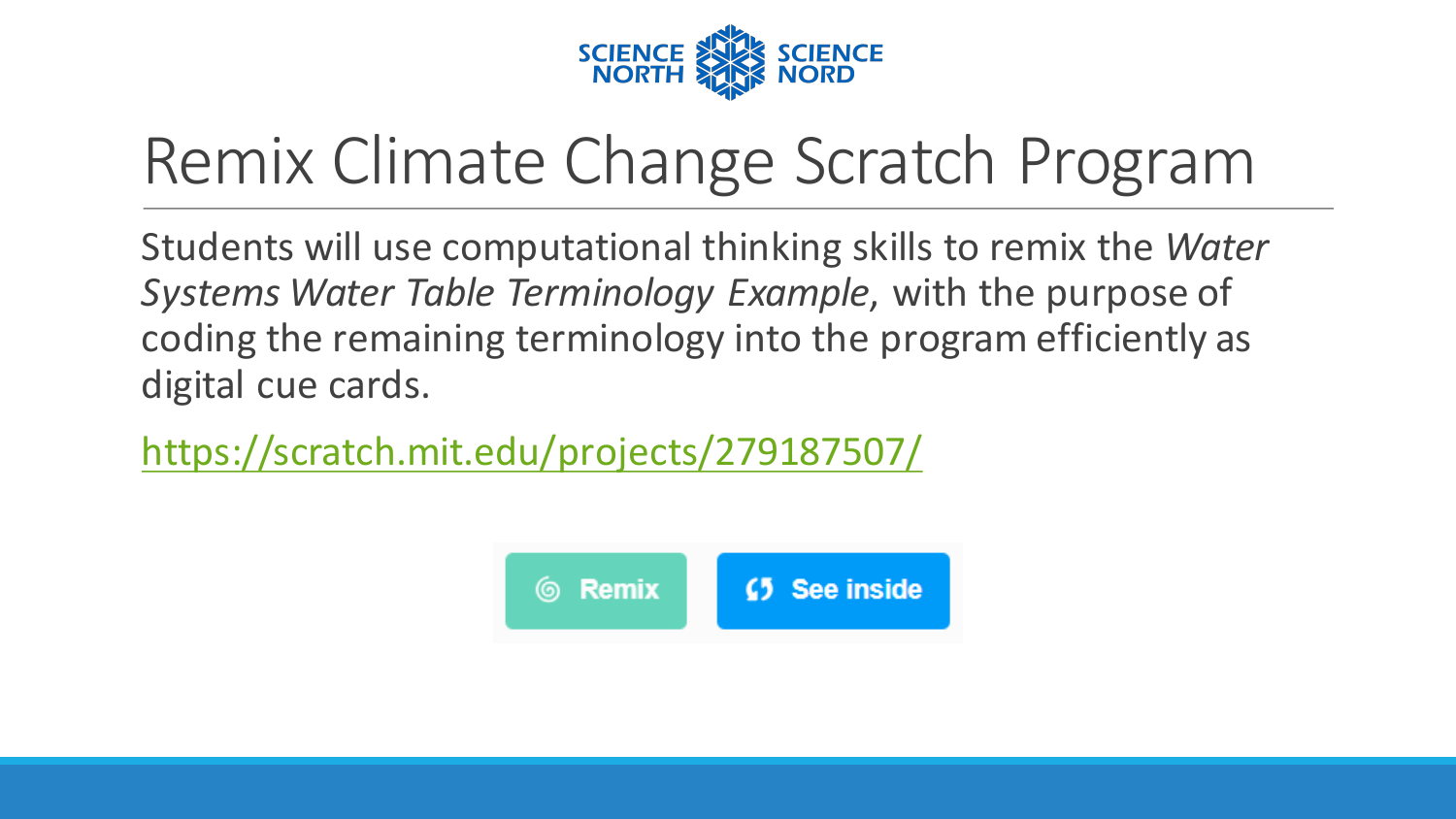



Examine the Example Water Systems Water Table blockly code…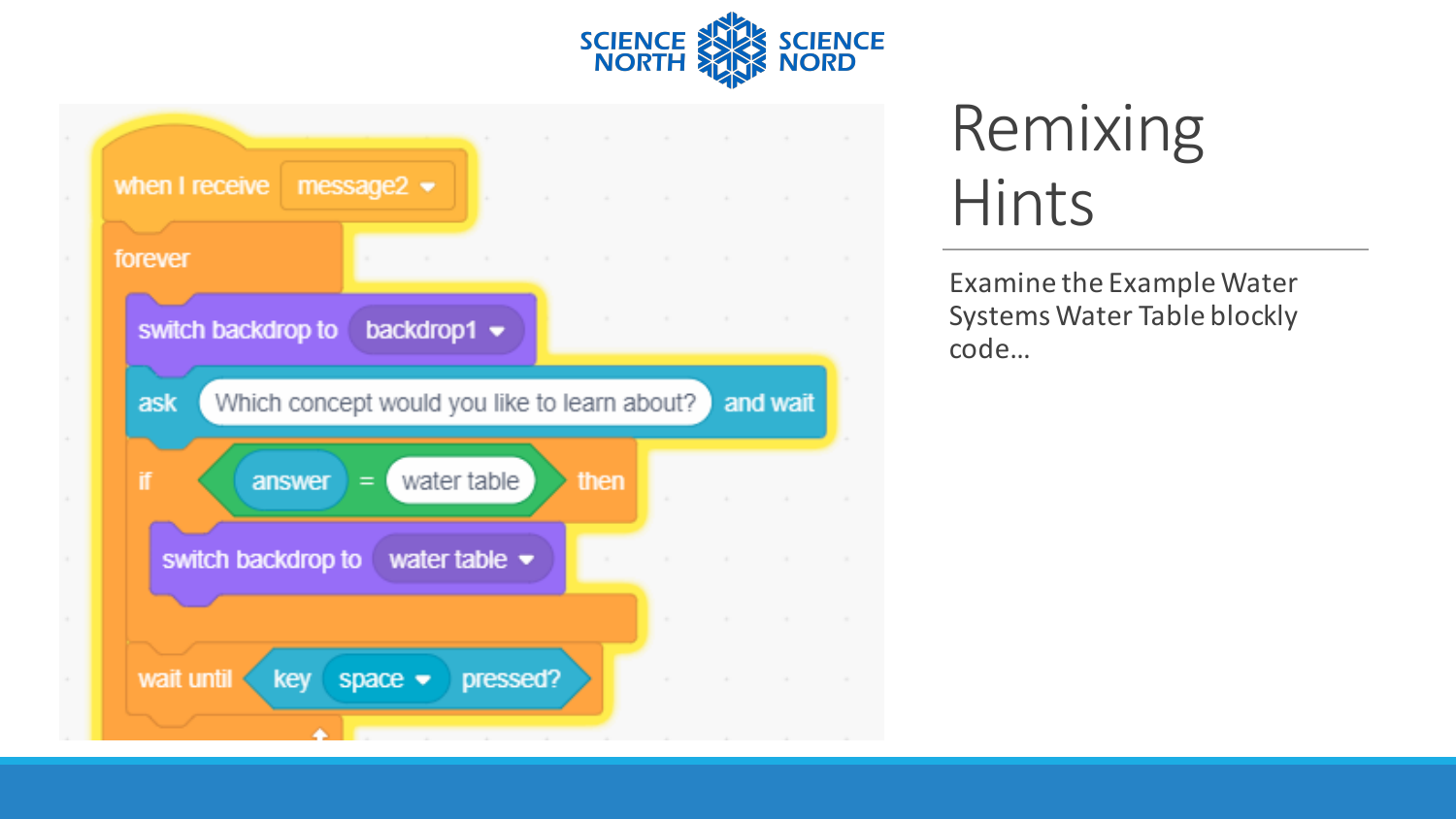

o Multiple backdrops are needed!

oThe water systems terminology researched at the beginning of class is needed!

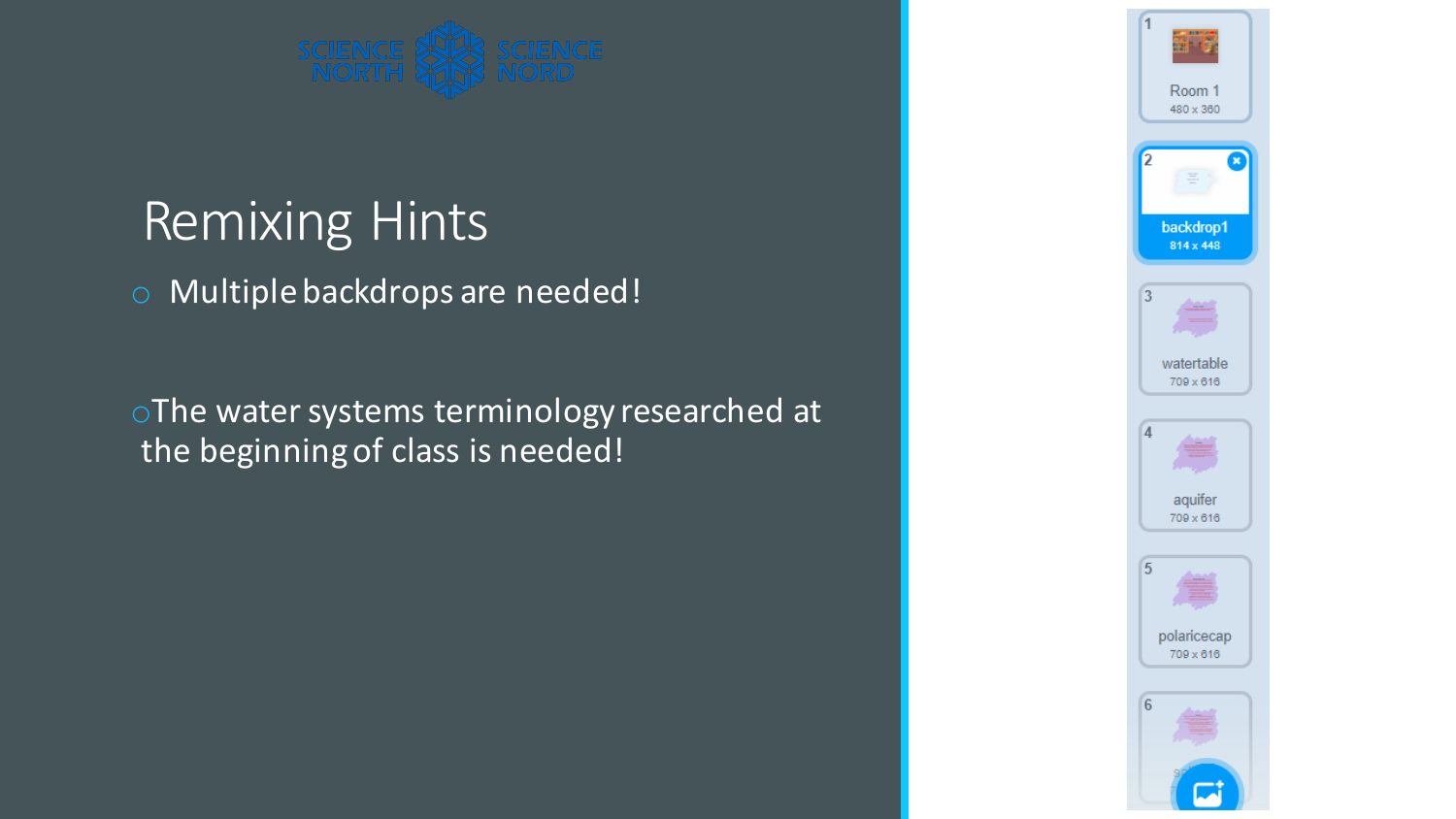

#### Additional coding is needed.

#### How should these Scratch blocks be arranged?





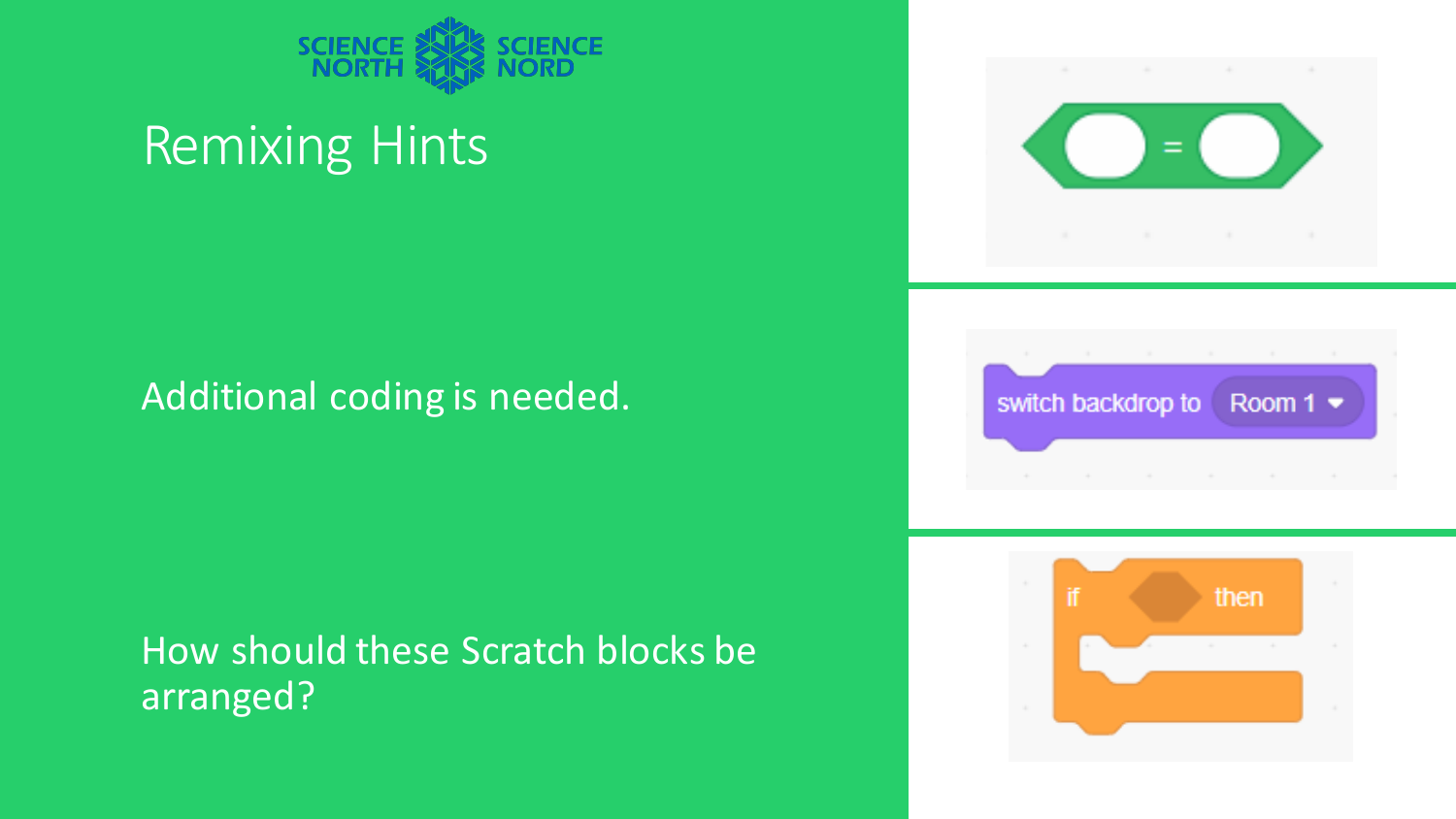



HOW MANY OF THESE SCRATCH SEQUENCES ARE REQUIRED?

WHAT SHOULD THE ANSWER EQUAL?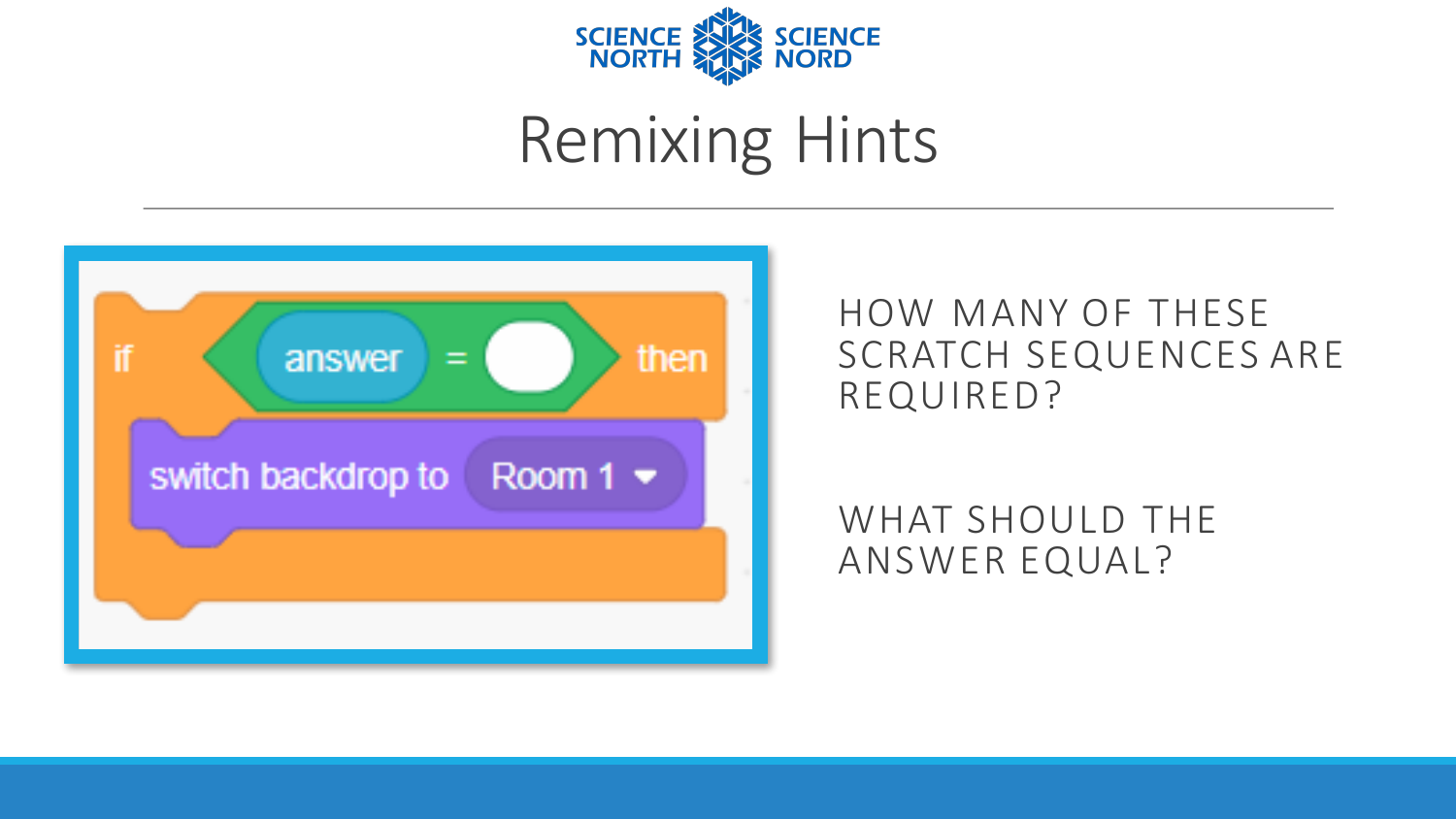



#### What about forever?

Should a forever Scratch block be included?